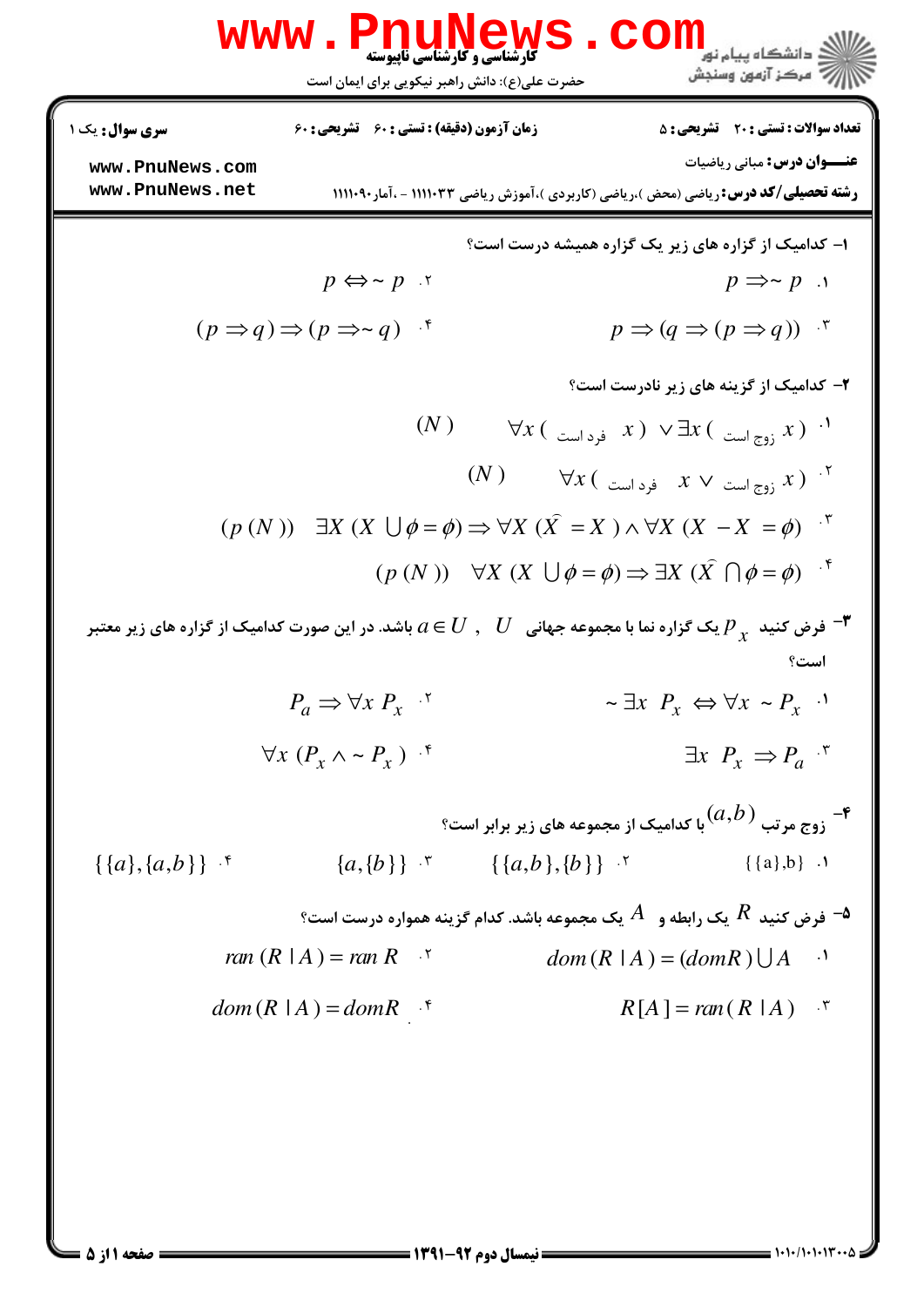|                                                              | <b>www.PnuNews</b><br><b>گارشناسی و کارشناسی ناپیوسته</b><br>حضرت علی(ع): دانش راهبر نیکویی برای ایمان است                                | COM<br>.<br>د انشگاه پیام نو <mark>ر</mark><br>رِ ۖ مرڪز آزمون وسنڊش                                                               |
|--------------------------------------------------------------|-------------------------------------------------------------------------------------------------------------------------------------------|------------------------------------------------------------------------------------------------------------------------------------|
| <b>سری سوال : ۱ یک</b><br>www.PnuNews.com<br>www.PnuNews.net | زمان آزمون (دقیقه) : تستی : 60 تشریحی : 60<br><b>رشته تحصیلی/کد درس: ریاضی (محض )،ریاضی (کاربردی )،آموزش ریاضی ۱۱۱۱۰۳۳ - ،آمار۱۱۱۱۰۹۰</b> | <b>تعداد سوالات : تستي : 20 ٪ تشريحي : 5</b><br><b>عنـــوان درس:</b> مبانی ریاضیات                                                 |
|                                                              |                                                                                                                                           | ۶– کدامیک از رابطه های زیر یک تابع است؟<br>$R = \{(x, y)   x, y \in R, x =  y  \}$ .                                               |
|                                                              |                                                                                                                                           | $R = \{(x, y)   x, y \in R, x^{\mathsf{P}} + y^{\mathsf{P}} = 1\}$<br>$R = \{(x, y)   x, y \in N, x < y\}$ .                       |
|                                                              |                                                                                                                                           | $R = \{(x, y)   x, y \in R^+, x = y^2\}$ .<br>۷- کدامیک از توابع زیر معکوس پذیر است؟                                               |
|                                                              |                                                                                                                                           | $f(x) = x^P + 1$ با ضابطه $f: R \rightarrow R$                                                                                     |
|                                                              | $f(x) = \frac{1}{x-1}$ أضابطه $f: R - \{1\} \to R - \{1\}$                                                                                | ۲.                                                                                                                                 |
|                                                              | $f(x) = rx + 1$                                                                                                                           | $f(x) = x^{\mathfrak{p}}$ ما ضابطه $f:Z \to Z$<br>با ضابطه $f\;:N\;\to\!N$                                                         |
|                                                              | - تابع $B \to f \, : A \to B$ را در نظر بگیرید. کدامیک از گزاره های زیر همواره برقرار است $\tau$                                          |                                                                                                                                    |
|                                                              |                                                                                                                                           | یک به یک است اگر و تنها اگر دارای معکوس چپ یکتا باشد. $f$<br>یک به یک است اگر و تنها اگر دارای معکوس راست باشد. $f$                |
|                                                              |                                                                                                                                           | ۰۳ پوشاست اگر و تنها اگر دارای معکوس چپ باشد. $f$<br>۰۴ معکوس یک تابع در صورت وجود، یکتاست.                                        |
|                                                              |                                                                                                                                           | ۹- کدامیک از گزاره های زیر همواره برقرار است؟<br>اگر ہ $f$ یک به یک و $\qquad$ پوشا باشد، آنگاه $\qquad$ $g$ دوسویی است. $f$       |
|                                                              |                                                                                                                                           | ۰۲ کر $\,$ $gof$ یک یه یک باشد، آنگاه $\,$ پوشاست. $\,$<br>۰۳ پوشاست. $\mathcal{g}of$ پوشا باشد، آنگاه $f$ پوشاست. $\mathcal{g}of$ |
|                                                              |                                                                                                                                           | او سویی باشد، آنگاه $f$ یک به یک و $\mathcal S$ پوشاست. $\mathcal S$                                                               |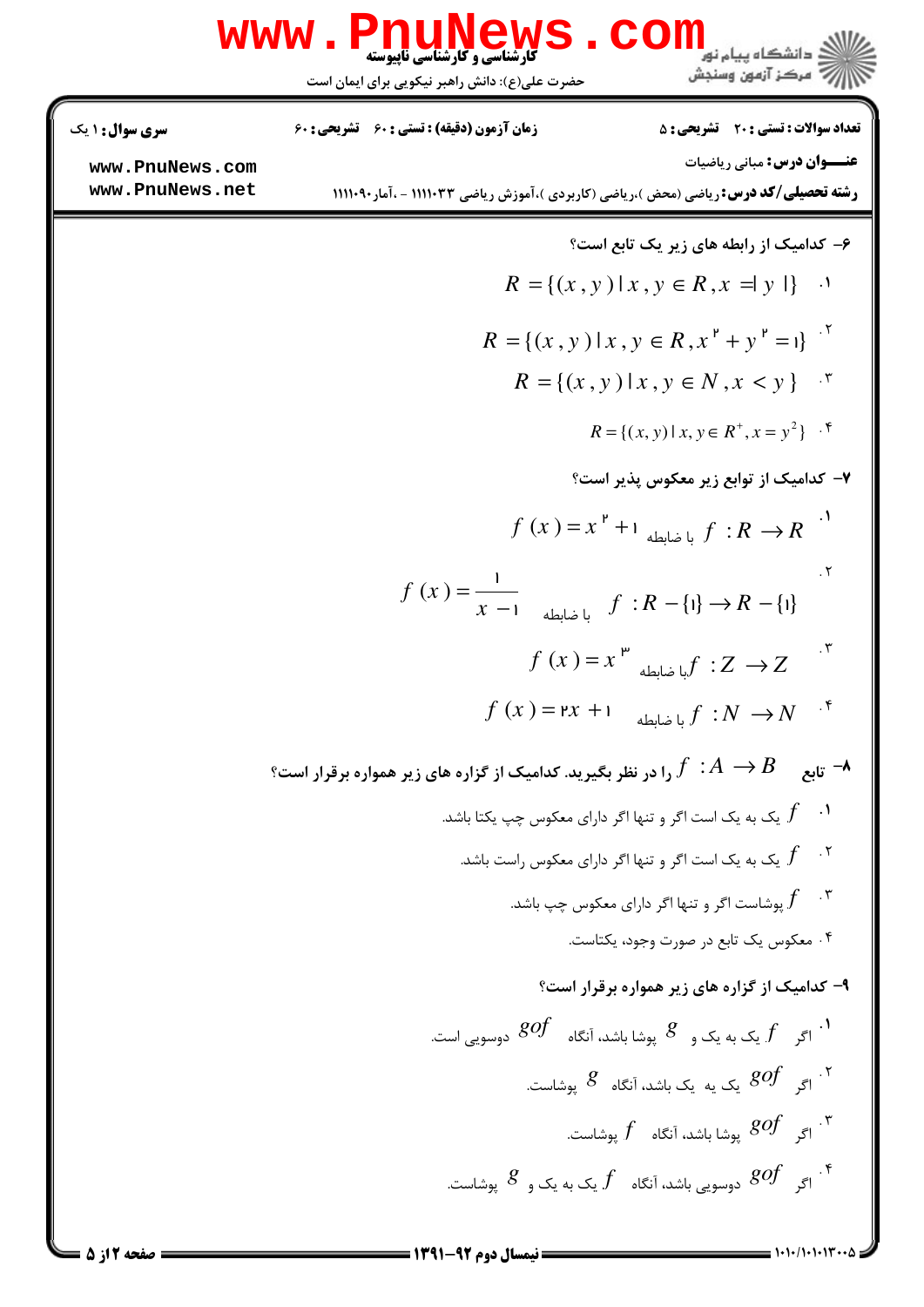|                                                                                                                                        | WWW.PnuNews                                                          | ر دانشگاه پیام نو <mark>.</mark><br>///// مرکز آزمهن وسنجش                                                                                  |  |
|----------------------------------------------------------------------------------------------------------------------------------------|----------------------------------------------------------------------|---------------------------------------------------------------------------------------------------------------------------------------------|--|
|                                                                                                                                        | حضرت علی(ع): دانش راهبر نیکویی برای ایمان است                        |                                                                                                                                             |  |
| <b>سری سوال :</b> ۱ یک                                                                                                                 | <b>زمان آزمون (دقیقه) : تستی : 60 ٪ تشریحی : 60</b>                  | <b>تعداد سوالات : تستی : 20 - تشریحی : 5</b>                                                                                                |  |
| www.PnuNews.com<br>www.PnuNews.net                                                                                                     |                                                                      | <b>عنـــوان درس:</b> مبانی ریاضیات<br><b>رشته تحصیلی/کد درس: ریاضی (محض ).ریاضی (کاربردی )،آموزش ریاضی ۱۱۱۱۰۳۳ - ،آمار۱۱۱۰۹۰۰</b>           |  |
| فرض کنید $B$ $A\rightarrow B$ یک تابع و $X,Y\subseteq A$ باشند. دراینصورت کدامیک از عبارت های زیر همواره برقرار $^{-1\bullet}$<br>است؟ |                                                                      |                                                                                                                                             |  |
|                                                                                                                                        | $f[X \cup Y] = f[X] \cup f[Y]$ "                                     | $f[X \cap Y] = f[X] \cap f[Y]$ .                                                                                                            |  |
|                                                                                                                                        | $f[X] = \text{ranf}$ *                                               | $f[X -Y] = f[X] - f[Y]$ *                                                                                                                   |  |
|                                                                                                                                        | $\mathbb{R}^2 = \{a,b,c,d\}$ یک رابطه انتقالی است $A = \{a,b,c,d\}$  | <sup>11-</sup> کدامیک از رابطه های زیر روی مجموعه                                                                                           |  |
|                                                                                                                                        | $\{(b,c),(c,c),(c,d)\}$ .                                            | $\{(a,b), (a,c), (b,a)\}$ $\cdot$                                                                                                           |  |
|                                                                                                                                        | $\{(a,a),(c,c)\}$ .*                                                 | $\{(b,b),(b,d),(d,b)\}$ .                                                                                                                   |  |
|                                                                                                                                        |                                                                      | <b>۱۲</b> - فرض کنید R یک رابطه روی مجموعهA باشد. دراینصورت کدام یک از گزینه های زیر درست است؟                                              |  |
| است. $R\,\cup R^{-1}$ بزرگترین رابطه انتقالی شامل $R\,\cup R^{-1}$ . $^\circ$                                                          |                                                                      | است. $R\,\bigcup R^{-1}$ ۰۱ کوچکترین رابطه انتقالی شامل $R\,\cup R^{-1}$ ۰۱ $\,$                                                            |  |
| د ا $R \cap R^{-1}$ کوچکترین رابطه متقارن داخل $R \cap R^{-1}$ . ۴                                                                     |                                                                      | است. $R \, \cap \, R$ بزرگترین رابطه متقارن داخل $R \, \cap R$ است. $R$                                                                     |  |
|                                                                                                                                        |                                                                      | ا۔ $f(x)$ او $f(x) = [x]$ فرض کنی ~ یک رابطه هم ارزی روی مجموعه $A$ , $\displaystyle \frac{A}{\sim}$ , $A$ با ضابطه $f(x)$ تابع طبیعی باشد. |  |
|                                                                                                                                        |                                                                      | دراینصورت کدامیک از گزینه های زیر همواره برقرار است؟                                                                                        |  |
|                                                                                                                                        | بوشاست. $f$ . ۲                                                      | f . ۱ یک به یک است.                                                                                                                         |  |
|                                                                                                                                        | ۰۴ رابطه <sup>مه</sup> برابر رابطه همانی روی A است.                  | $\forall x \in A; f(x) = \{x\}$                                                                                                             |  |
|                                                                                                                                        | در نظر بگیرید. دراینصورت عناصر $A=\set{\{a\},\{b\},\{a,b\},\{a,c\}}$ | ۱۴−<br>رابطه <sup>⊇</sup> (زیر مجموعه) را روی مجموعه<br>$^{\circ}$ مینیمال و ماکسیمال $^{\circ}$ کدامند                                     |  |
|                                                                                                                                        |                                                                      | د. $\{a\}$ مینیمال، $\{a,b\}$ ماکسیمال است. $\{a\}$                                                                                         |  |
|                                                                                                                                        |                                                                      | ۰۲ $\{b\}$ مینیمال، $\{a,b\}$ ماکسیمال است.                                                                                                 |  |
|                                                                                                                                        |                                                                      | . * . {4} $\{a,b\}$ مینیمال، $\{a,b\}$ و $\{a,b\}$ ماکسیمال است.                                                                            |  |
|                                                                                                                                        |                                                                      | . • [a] مینیمال، $\{a,b\}$ و $\{a,b\}$ ماکسیمال است.                                                                                        |  |
|                                                                                                                                        |                                                                      |                                                                                                                                             |  |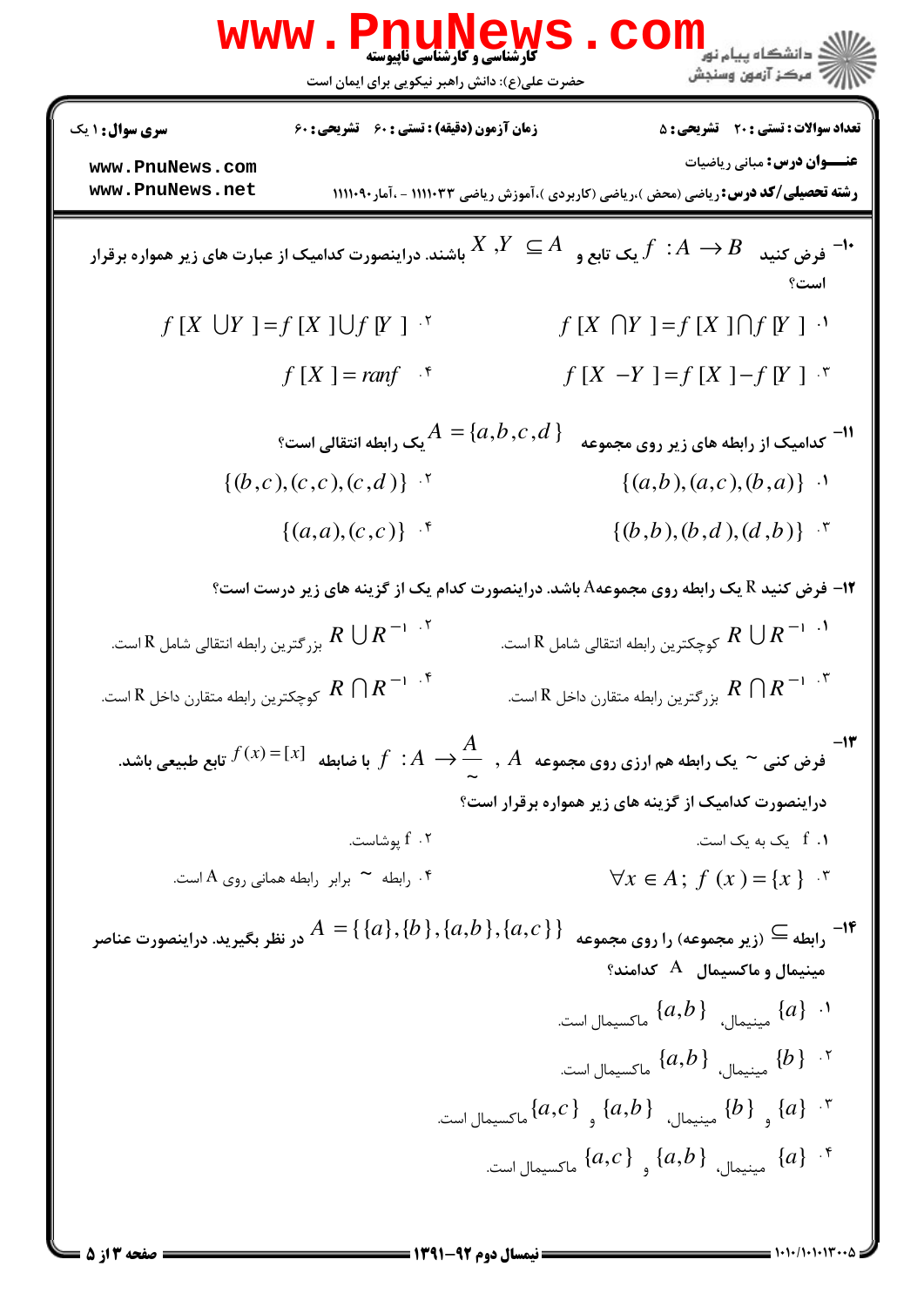|                                                                                                                                                                                                                                                                              | <b>www.PnuNews</b><br><b>گارشناسی و کارشناسی ناپیوسته</b><br>حضرت علی(ع): دانش راهبر نیکویی برای ایمان است              |                                                                                                 | د<br>د انشکاه پيام نور<br>رآ مرڪز آزمون وسنڊش                                    |  |
|------------------------------------------------------------------------------------------------------------------------------------------------------------------------------------------------------------------------------------------------------------------------------|-------------------------------------------------------------------------------------------------------------------------|-------------------------------------------------------------------------------------------------|----------------------------------------------------------------------------------|--|
| <b>سری سوال :</b> ۱ یک<br>www.PnuNews.com<br>www.PnuNews.net                                                                                                                                                                                                                 | <b>زمان آزمون (دقیقه) : تستی : 60 تشریحی : 60</b>                                                                       |                                                                                                 | <b>تعداد سوالات : تستی : 20 تشریحی : 5</b><br><b>عنـــوان درس:</b> مبانی ریاضیات |  |
| <b>رشته تحصیلی/کد درس:</b> ریاضی (محض )،ریاضی (کاربردی )،آموزش ریاضی ۱۱۱۱۰۳۳ - ،آمار۹۰۱۱۱۱۰ )<br>به $A=\lbrace$ ۱, ۲, ۳ $\rbrace$ $A=\lbrace$ ۱, ۲, ۳ $\rbrace$ را در نظر بگیرید. کوچکترین و بزرگترین عضو $(P(A) \subset )$ به<br>1۵-<br>مجموعه مرتب جزیی<br>ترتيب كدام است؟ |                                                                                                                         |                                                                                                 |                                                                                  |  |
| $\phi$ , $A$ $\cdot$ <sup>*</sup>                                                                                                                                                                                                                                            | $\phi$ , {1, r} $\cdot$                                                                                                 | $A, \phi$ .                                                                                     | $A, \{1\}$ $\cdot$                                                               |  |
|                                                                                                                                                                                                                                                                              | در نظر بگیرید. در اینصورت اینفیمم و سوپریمم $A=\{x\in N\,:\,$ در نظر بگیرید. در اینصورت اینفیمم و سوپریمم $\{X\leq n\}$ | یر مجموعه $B=\{\mathsf{r},\mathsf{a}\}$ از $A$ برابر با کدامیک از گزینه های زیر است؟ $B=$       | <b>۱۶</b><br>رابطه شمردن را روی مجموعه                                           |  |
|                                                                                                                                                                                                                                                                              | $sup(B) = \infty$ , $inf(B) = r$ .                                                                                      |                                                                                                 | $\sup(B) = \infty$ , $\inf(B) = 1$ .                                             |  |
|                                                                                                                                                                                                                                                                              | $sup(B) = 10, inf\{B\} = 2$ .                                                                                           |                                                                                                 | $\sup(B) = i \cdot$ , $\inf(B) = i \cdot$ <sup>r</sup>                           |  |
|                                                                                                                                                                                                                                                                              |                                                                                                                         | $A \sim B, C \sim D \Rightarrow A \times C \sim B \times D$ .                                   | <b>۱۷</b> - کدامیک از عبارتهای زیر همواره برقرار نیست؟                           |  |
|                                                                                                                                                                                                                                                                              |                                                                                                                         |                                                                                                 | $A \sim B, C \sim D \Rightarrow A_C \sim B_D$                                    |  |
|                                                                                                                                                                                                                                                                              |                                                                                                                         | $A \sim B, C \sim D \Rightarrow A \cup C \sim B \cup D$ "                                       | $A \sim B \Rightarrow P(A) \sim P(B)$ f                                          |  |
|                                                                                                                                                                                                                                                                              |                                                                                                                         |                                                                                                 | <b>۱۸- کدام یک از مجموعه های زیر شمارش پذیر است؟</b>                             |  |
| $N_{(0,1)}$ .                                                                                                                                                                                                                                                                | $P(N)$ $\cdot$                                                                                                          | $Q \times N$ .                                                                                  | $[1,2]$ .                                                                        |  |
|                                                                                                                                                                                                                                                                              |                                                                                                                         | ا - $Card\left(P\left(N\times N\right)\right)$ ا $-$ برابر با کدام یک از گزینه های زیر است $^o$ |                                                                                  |  |
| $\mu^{N}$ ° <sup>. ۴</sup>                                                                                                                                                                                                                                                   | $N_{\circ}$ $\cdot$ $\cdot$                                                                                             | $N_{\circ}^{\mu}$ . <sup>r</sup>                                                                | $\nu^{\nu N}$ $\cdot$ $\cdot$ $\cdot$ $\cdot$                                    |  |
|                                                                                                                                                                                                                                                                              |                                                                                                                         |                                                                                                 |                                                                                  |  |
|                                                                                                                                                                                                                                                                              |                                                                                                                         |                                                                                                 |                                                                                  |  |